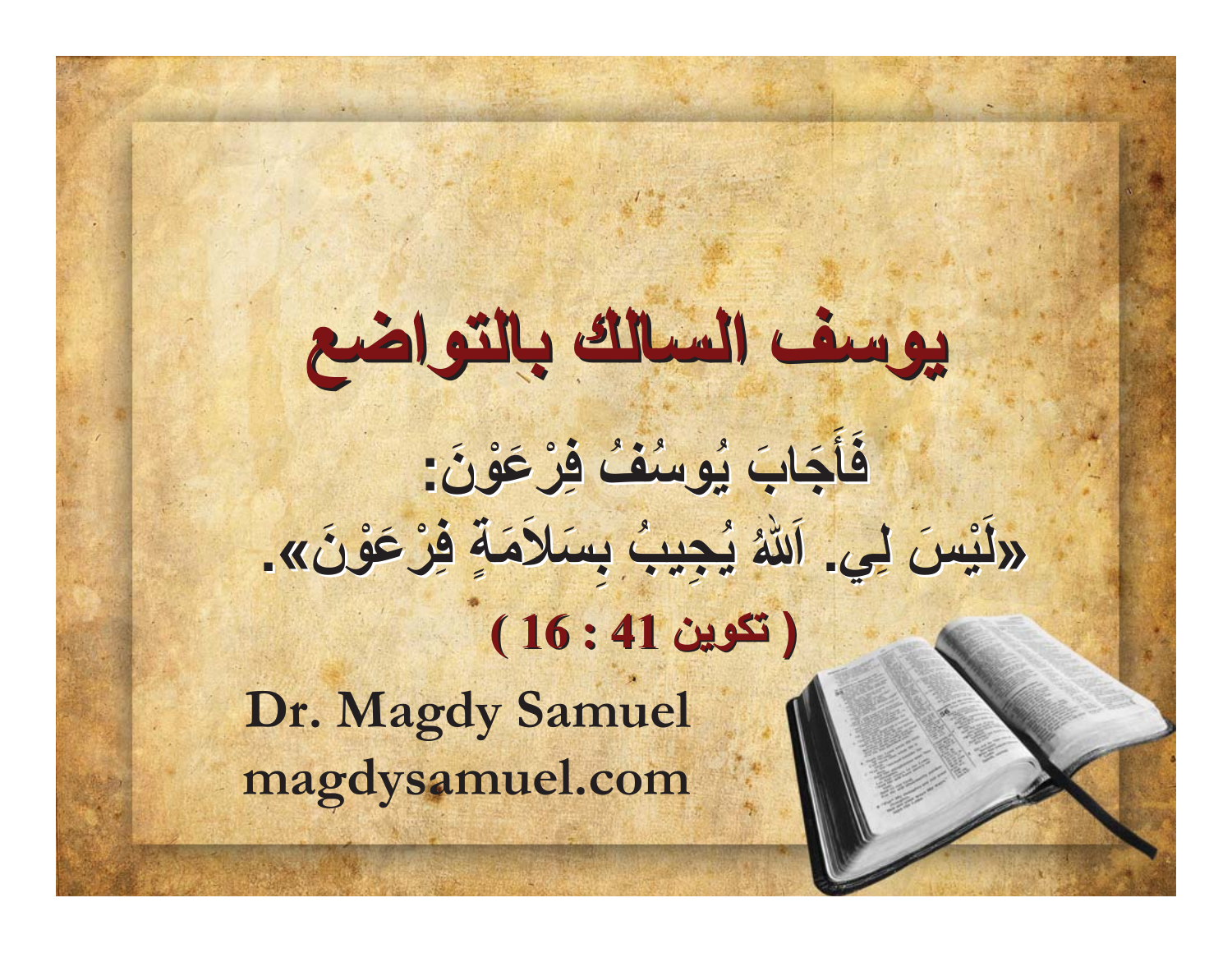Dr. Magdy Samuel magdysamuel.com

تسلك متواضعا مع إلهك

8 اساسيات السلوك بالتواضع لم علامات التواضع فخ بركات التواضع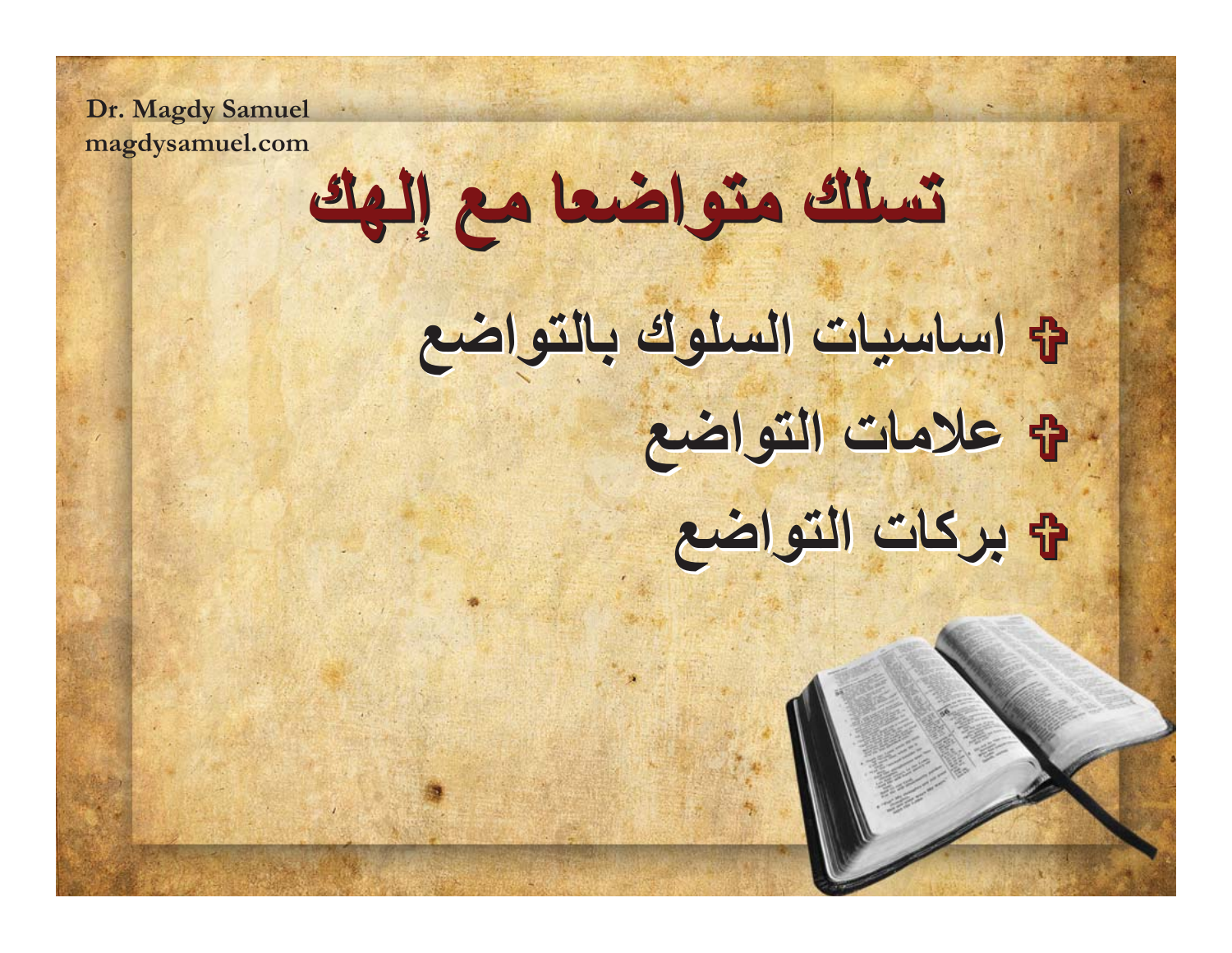**Dr. Magdy Samuel** وَتَسْلَكَ مُتَوَاخِذَةً اخْتَ مَعَ الْمِكَ ⋗ ╱ **'** $\sim$ ╱ У ల **وَتَسْلَكَ مُتَوَاضِعًا مَعَ إِلهِكَ** ╱ 义 ╱ ╱ ╱ **'** $\sim$ ╱ S 0 ╱ ╱  $\mathcal{S}$ ╱

╱

╱

╱

◢

- **the hath shewed thee, O man, what is good;** and what doth the LORD require of thee, but to do justly, and to love mercy, and to walk **humbly** with thy God (KJV)
- **the has showed you, O man, what is good. And** what does the LORD require of you? To act **justly** and to love mercy and to walk humbly **with your God.**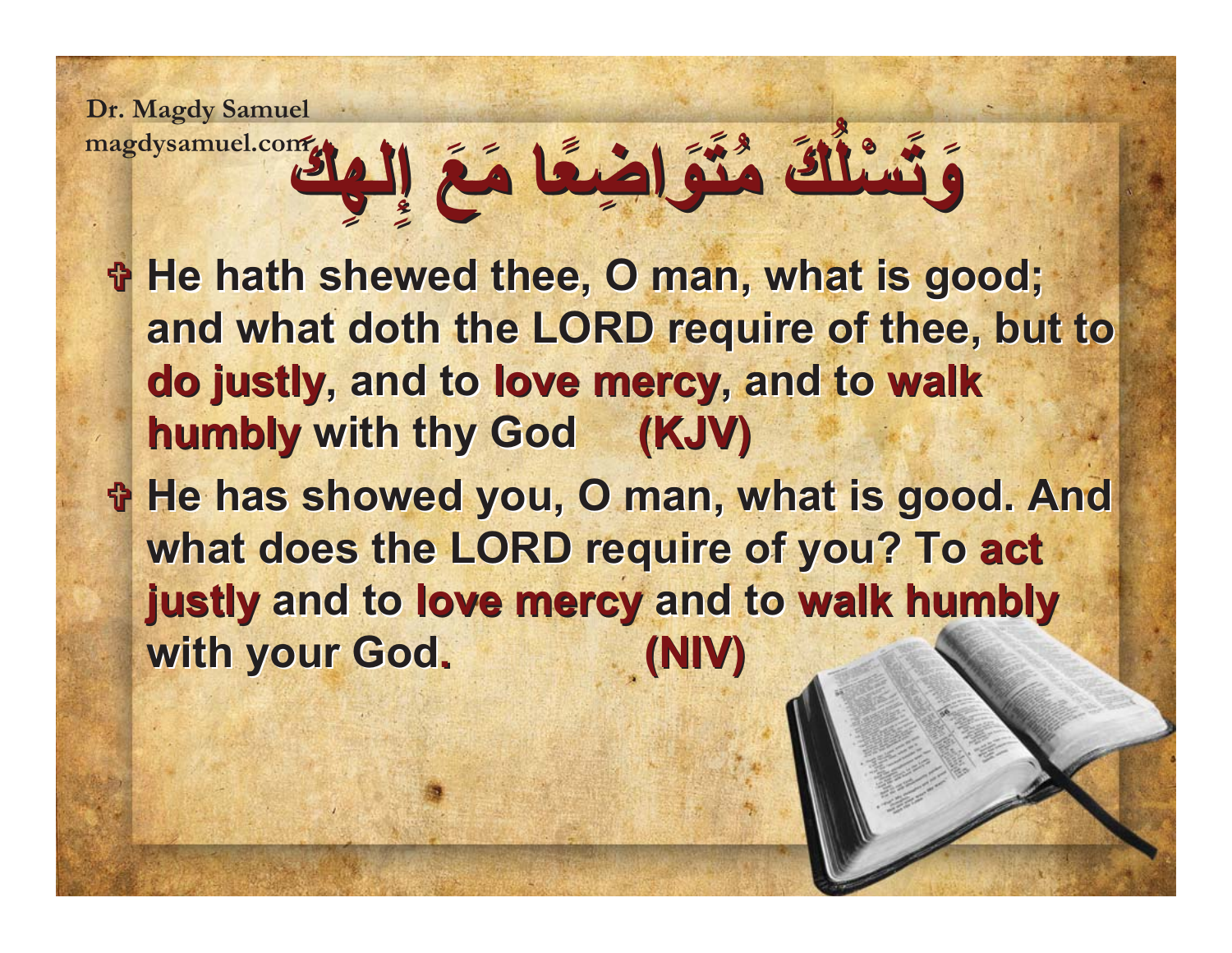**Dr. Magdy Samuel** magdysamuel.com في التواضع magdysamuel.com **to walk humbly with your God to walk humbly with your God لَا شَرِكَهُ مع الرب -& -&** ╱ كَانَ **الرَّبُّ مَعَ يُوسُفَ فَكَانَ رَجُلاً نَاجِخًا** --× Я -الرُّبُّ مَ ╱ -. **'**. -مَعَ يُوسُفَ فَكَانَ رَجُلاً نَاجِحًا ╱ ╱ Å ۶ ╱ ╱ and the control of the control of the control of the control of the control of the control of the control of the control of the control of the control of the control of the control of the control of the control of the cont ╱ **'**╱ ╱ ╱ **( 2 : 39 - )** لَا قَدَاسَةَ امام الرب <u>فَكَيْفَ أَصْنَعُ هَذَا الشَّنَّ الْعَظِيمَ وَأَخْطِئُ إِلَى</u> - 52 - -**-**يْفَ أَصْنَفُعُ هذَا الشَّرَّ الْعَظَيمَ وَأَخْ -Я . -. <u>فَكَيْفَ أَصْنَعُ هَذَا الشَّرَّ الْعَظيمَ وَأَخْطِئُ إِلَى</u>  $\overline{\phantom{a}}$ ╱  $\sim$   $\sim$ ╱ **-**يْفَ أَصْنَغُ هذَا الشَّرَّ الْعَظِيمَ وَأَخْ ╱ ۶ ╱ ╱ وَأَخْطِئُ إِلَى اللَّهِ ╱ ╱ **( 9 : 39 - ) .@ \$ B7 \$ B7**  - فَالآنَ لَيْسَ أَنْتُمْ أَرْسَلَتَمُونِي إِلَى هُنَا بَلِ -Я يْسَ أَنْتُمْ أَرْسَلْتُمُونِي إِلَى هُٰذَ نْتُمْ أَرْسَلْتُمُونِي إِلَى هُ -لَيْسَ أَنْتُمْ أَرْسَلْتُمُونِي إِلَ --- فَالآنَ لَيْسَ أَنْتُمْ أَرْسَلْتُمُونِي إِلَى هُنَا بَلِ ╱ ۶ يْسَ أَنْتُمْ أَرْسَلْتُمُونِي إِلَى هُٰذَ نْتُمْ أَرْسَلْتُمُونِي إِلَى هُ ╱ لَنْسِ َ أَنْتُمْ أَنْ سَلْتُمُونِي الْأَ  $rac{1}{2}$ ╱ ╱ فَالآنَ لَيْسَ أَنْتُمْ أَرْسَلْتُمُونِي إِلَى هُنَا بَلِ اللَّهُ Я **. ( 8 : 45 - )**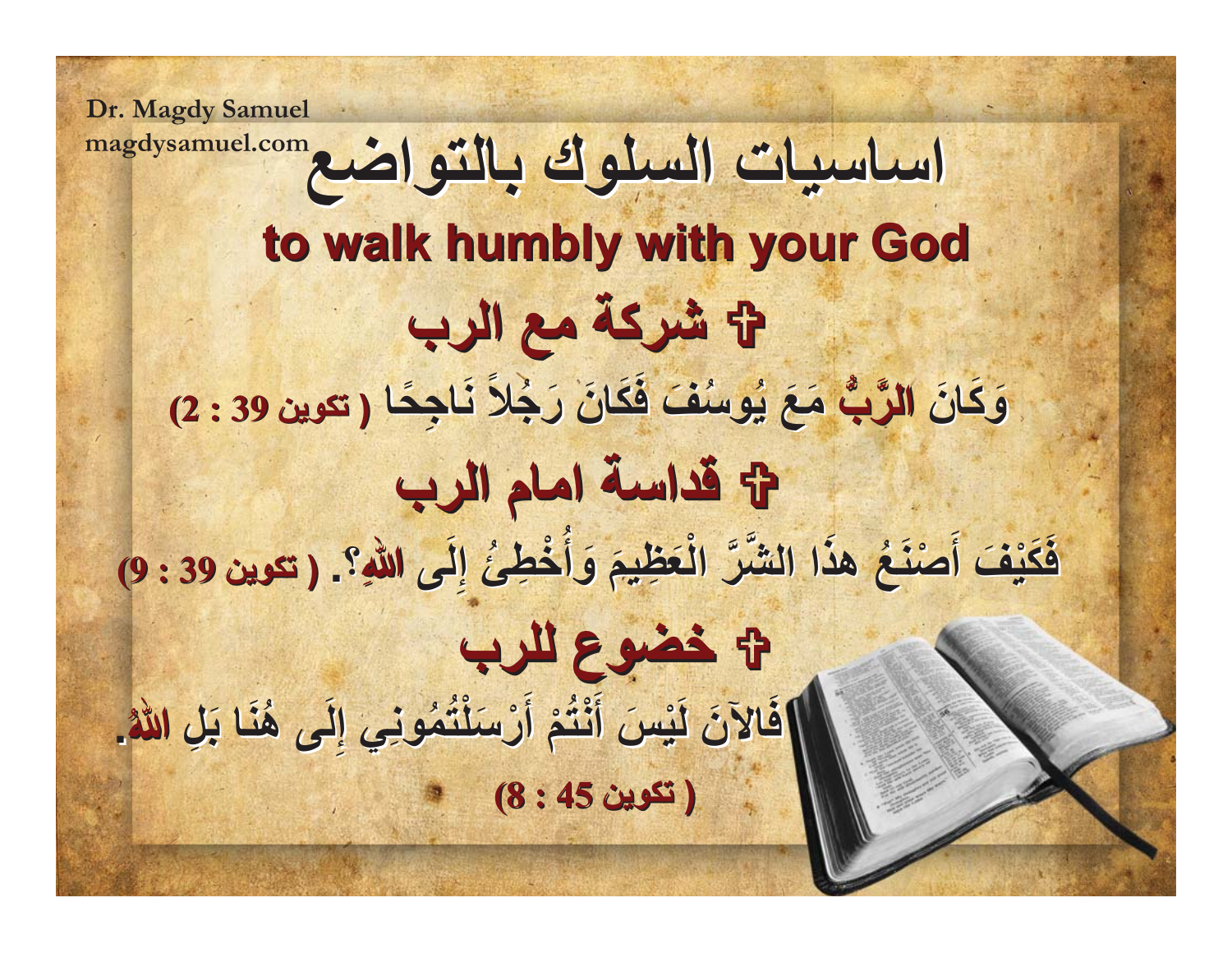